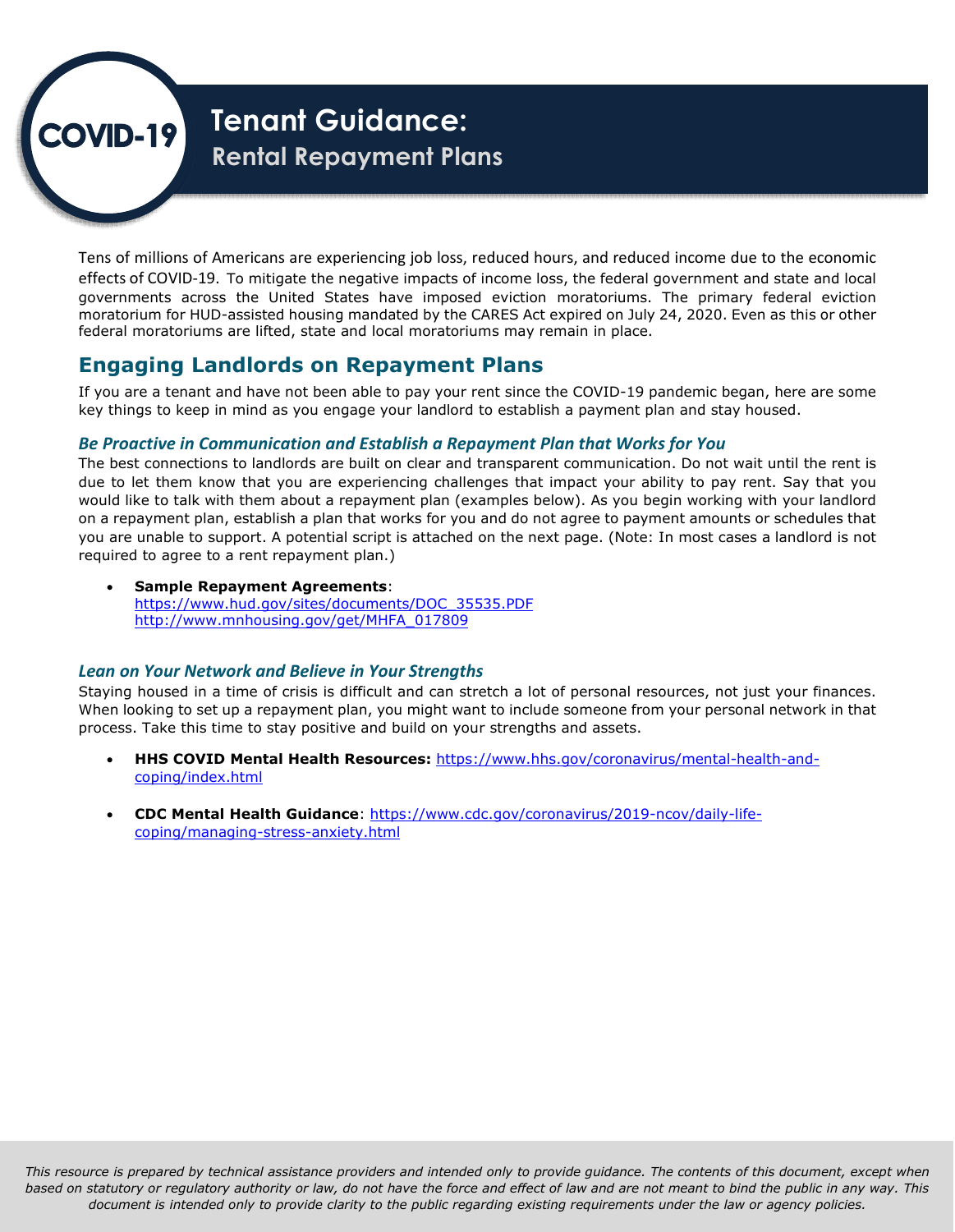Example Script [Note: It is solely the responsibility of the tenant to initiate and submit such a request.]

Dear \_\_\_\_\_\_\_\_\_\_\_\_\_\_\_\_\_\_,

My name is \_\_\_\_\_\_\_\_\_\_\_\_\_\_\_. I am your tenant living at:  $(Address).$ 

 $\_$  , and the set of the set of the set of the set of the set of the set of the set of the set of the set of the set of the set of the set of the set of the set of the set of the set of the set of the set of the set of th

 $\_$  , and the set of the set of the set of the set of the set of the set of the set of the set of the set of the set of the set of the set of the set of the set of the set of the set of the set of the set of the set of th

 $\_$  , and the set of the set of the set of the set of the set of the set of the set of the set of the set of the set of the set of the set of the set of the set of the set of the set of the set of the set of the set of th

Like so many people right now, I have lost income due to the coronavirus pandemic. I am doing everything I can to find work and financial assistance. I have done all of the following [include what you have done like: applied for unemployment, engaged social service agencies for emergency assistance, applied for other benefits, applied for X number of jobs, etc.]

However, I am still struggling right now. I may not be able to pay my rent in full on time in the coming months.

I would like to work with you to establish a reasonable rent repayment plan so you will get rent and I will be able to keep my housing. I would be happy to meet (by phone, video call, or another platform, or over e-mail) to discuss options for payment. You can reach me at this phone number or e-mail address:

I understand that more assistance may become available to landlords and tenants. I will apply for any programs that are available to me.

I really hope we can work together through this difficult moment. I look forward to hearing from you.

\_\_\_\_\_\_\_\_\_\_\_\_\_\_\_\_\_\_\_\_\_\_\_\_\_\_\_\_\_\_\_\_\_\_\_ \_\_\_\_\_\_\_\_\_\_\_\_\_\_\_\_\_\_\_\_\_\_\_

Sincerely,

Tenant Signature **Date Signature Date Signed**